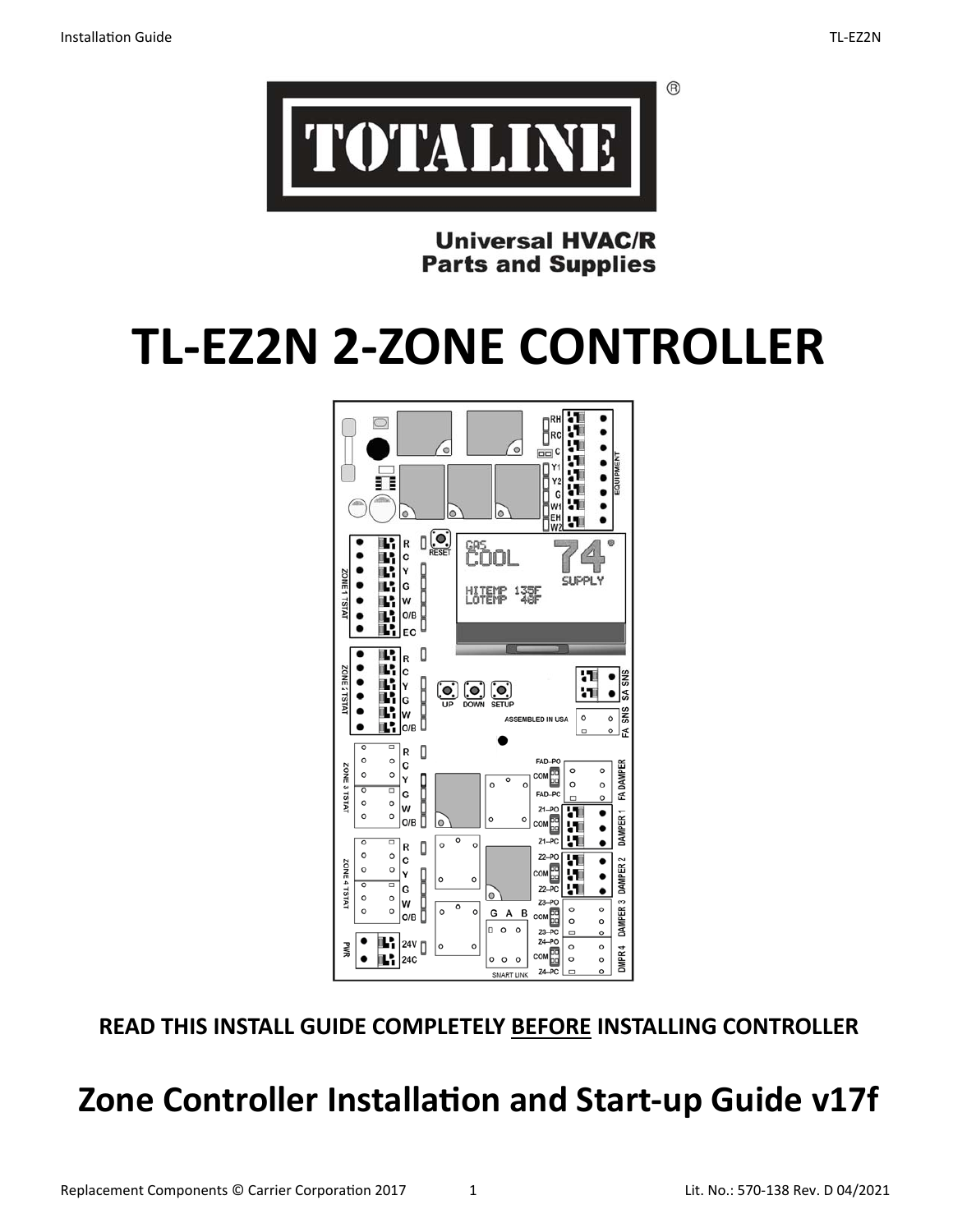#### **Input Ratings:**

Voltage: 18‐40 VAC 50/60 HZ transformer of 40 VA or more

#### **Current Draw:**

Zone Controller: 10 VA PO/PC Dampers: 3 VA PC/SR Dampers: 8VA PO/SR Dampers: 8 VA All VA specifications at 24 VAC

# **Temperature Ratings:** Shipping: ‐20° to 150° F

Operating: -20° to 165° F

**Humidity Ratings:** 5% to 95% RH non‐condensing

**Wiring:**  18‐guage SOLID wire

**Fuse:** 

5 x 20mm 30 ma Slo‐Blo

# **CONFIGURATION OPTIONS**

#### **NOTE: ONLY OPTIONS AVAILABLE ON THE TL‐EZ2N CONTROLLER ARE LISTED**

| Option #03 | Set system type                                               |
|------------|---------------------------------------------------------------|
| Option #04 | Set temperature display (Farenheit or Celsius)                |
| Option #05 | Set system stage (two-stage systems ONLY)                     |
| Option #06 | Set thermostat type (heat pump systems ONLY)                  |
| Option #07 | Set reversing valve actuation (heat pump systems ONLY)        |
| Option #09 | Set gas high temp cutout (gas and electric furnace ONLY)      |
| Option #10 | Set low temp cutout                                           |
| Option #11 | Set heat pump high temp cutout (heat pump systems ONLY)       |
| Option #12 | Set aux. heat cut-in temp (single-stage heat pump ONLY)       |
| Option #13 | Set aux. heat cut-in time (single-stage heat pump ONLY)       |
| Option #21 | Set second stage lockout - on or off (two-stage systems ONLY) |
| Option #22 | Set zone 1 priority                                           |
| Option #23 | Set auto changeover time - 10 or 15 minutes                   |
| Option #25 | Allow zone 1 thermostat staging (two-stage systems ONLY)      |
| Option #26 | Set 2nd stage cooling cut-in time based on time only          |
| Option #27 | Set 2nd stage cooling cut-in time based on time and temp      |
| Option #28 | Set 2nd stage cooling cut-in time (time only)                 |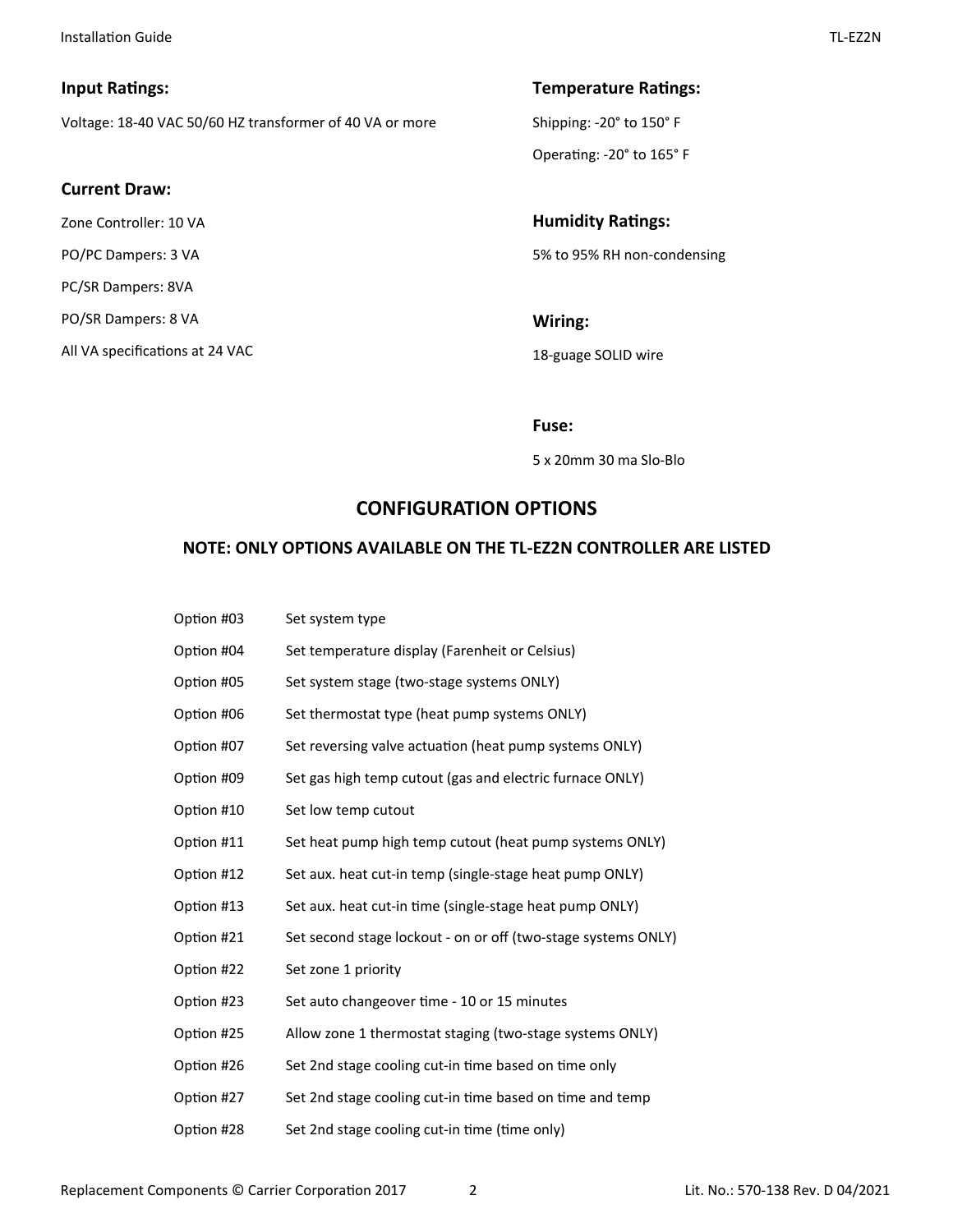# **MOUNTING**

Mount the controller near the HVAC equipment. It can be mounted on a wall, stud, roof tress or the supply ductwork. It can be mounted in any orientation, including flat on top of the supply plenum. When mounting in a vertical position it should be leveled for a good appearance.

- 1. Remove the clear lid from the enclosure.
- 2. Place the controller in the desired position and use the base as a template to mark the hole locations.
- 3. Attach the controller to the surface with the appropriate screws (not included). If attaching the controller to drywall or ductboard, use hollow wall anchors to secure in place.

# **POWER**

The Totaline System **REQUIRES A SEPARATE 24 VAC TRANSFORMER** (not included) for powering the TL‐EZ2N controller, zone thermostats and dampers. It is recommended to install a fuse on the 24 VAC output from the transformer. **DO NOT ATTEMPT TO POWER THE CONTROLLER FROM THE TRANSFORMER IN THE INDOOR UNIT!** 

# **TRANSFORMER SIZING**

The 24 volt transformer must be sized and fused based on the controller, the total dampers and the thermostats.

| <b>Totaline Device Power</b>       |  |
|------------------------------------|--|
| TL-EZ2N Controller 8 VA            |  |
| Power Open/Power Close Damper 3 VA |  |
| Spring Return Damper 18VA          |  |
| Typical Thermostat 2 VA            |  |

| <b>EXAMPLE:</b>            | Transformer Calculation: |
|----------------------------|--------------------------|
| 1 TL-EZ2N (10 VA)          |                          |
| + 2 POC Dampers (3 VA X 2) |                          |
| + 2 Thermostats (2 VA X 4) |                          |
| $= 20$ VA Total            |                          |

| Transformer VA | <b>Fuse Size</b> |
|----------------|------------------|
| 40             | 2 amp            |
| 75             | 3 amp            |
| 100            | 4 amp            |



 **CAUTION: Voltage Hazard.** Can cause electrical shock or equipment damage. Disconnect power before beginning installation. Wire entire zone panel before applying transformer power.

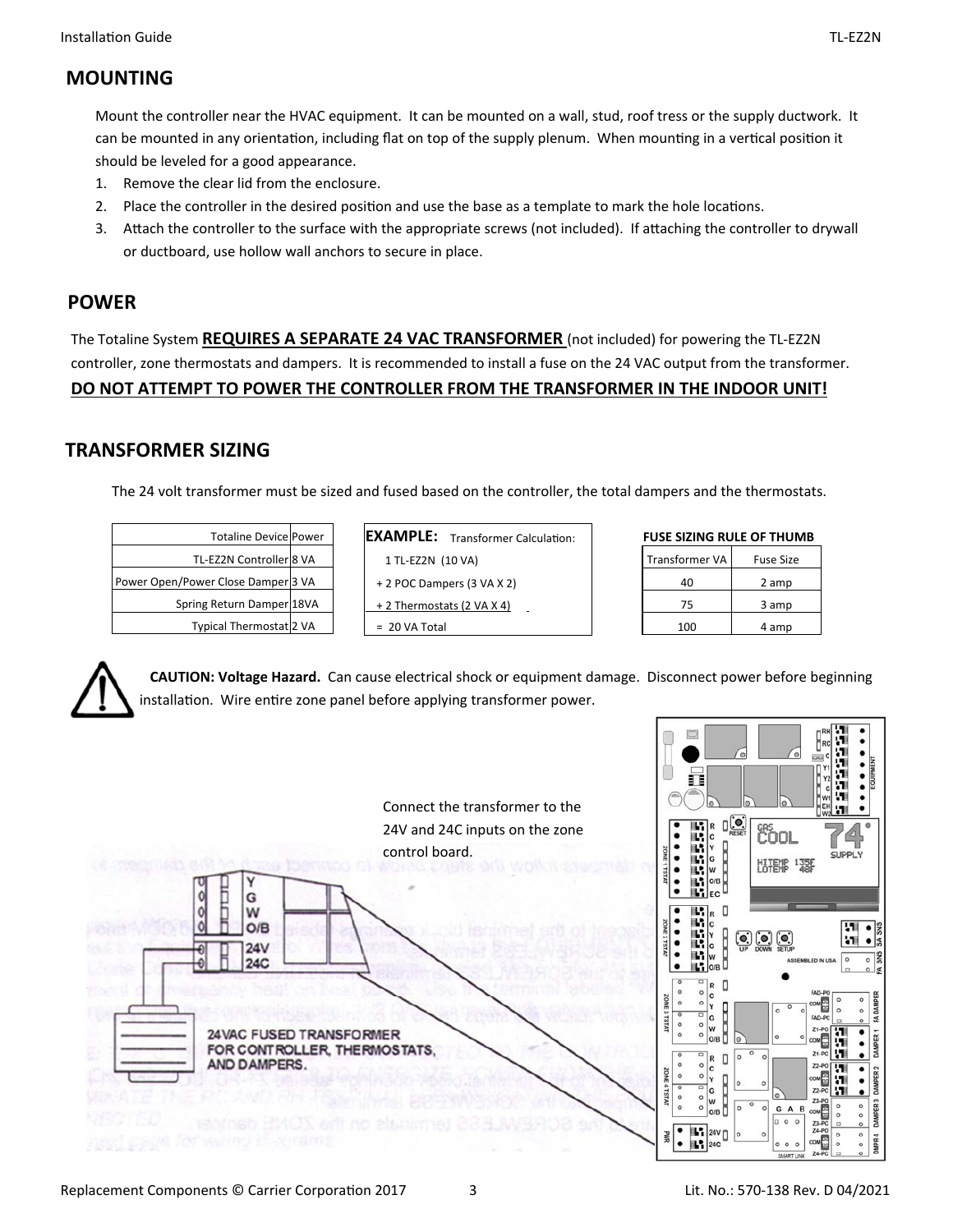# **Wiring**

#### **Install thermostats using instructions provided with thermostats.**

The Totaline controller is compatible with most thermostats that have a common connection or are battery operated. The TL-EZ2N will use time and supply air temperature, or time only to automatically manage staging. This eliminates the need for multi-stage thermostats.

On *HEAT PUMP* equipment *ONLY*, either Gas/Electric or Heat Pump thermostats can be used. It is recommended to use a Heat Pump thermostat with an Emergency Heat switch on Zone 1 for all heat pump installations. An emergency heat call can ONLY be initiated from the ZONE 1 THERMOSTAT.

- 1. Connect either single stage gas/electric or heat pump thermostats to each terminal block labeled *Zone 1 TSTAT*  and *Zone 2 TSTAT.*
- 2. The Zone 1 TSTAT will operate Damper 1. The Zone 2 TSTAT will operate Damper 2.
- 3. Using 18 Gauge Solid Thermostat Wire, strip 1/2 inch of insulation from each wire. Hold down the orange button and push the thermostat wire into the SCREWLESS terminals on the control board.
- 4. Connect the other end of the thermostat wire to the corresponding terminals on the thermostat.
- 5. To use the **EC** terminal on the Zone 1 TSTAT, a separate switch must be used to supply 24 VAC to this terminal. You may also use a 2-stage thermostat on Zone 1 ONLY if you want to control Zone 1 staging by connecting Y2 from the the thermostat to the **EC** terminal on the Zone 1 terminal block.

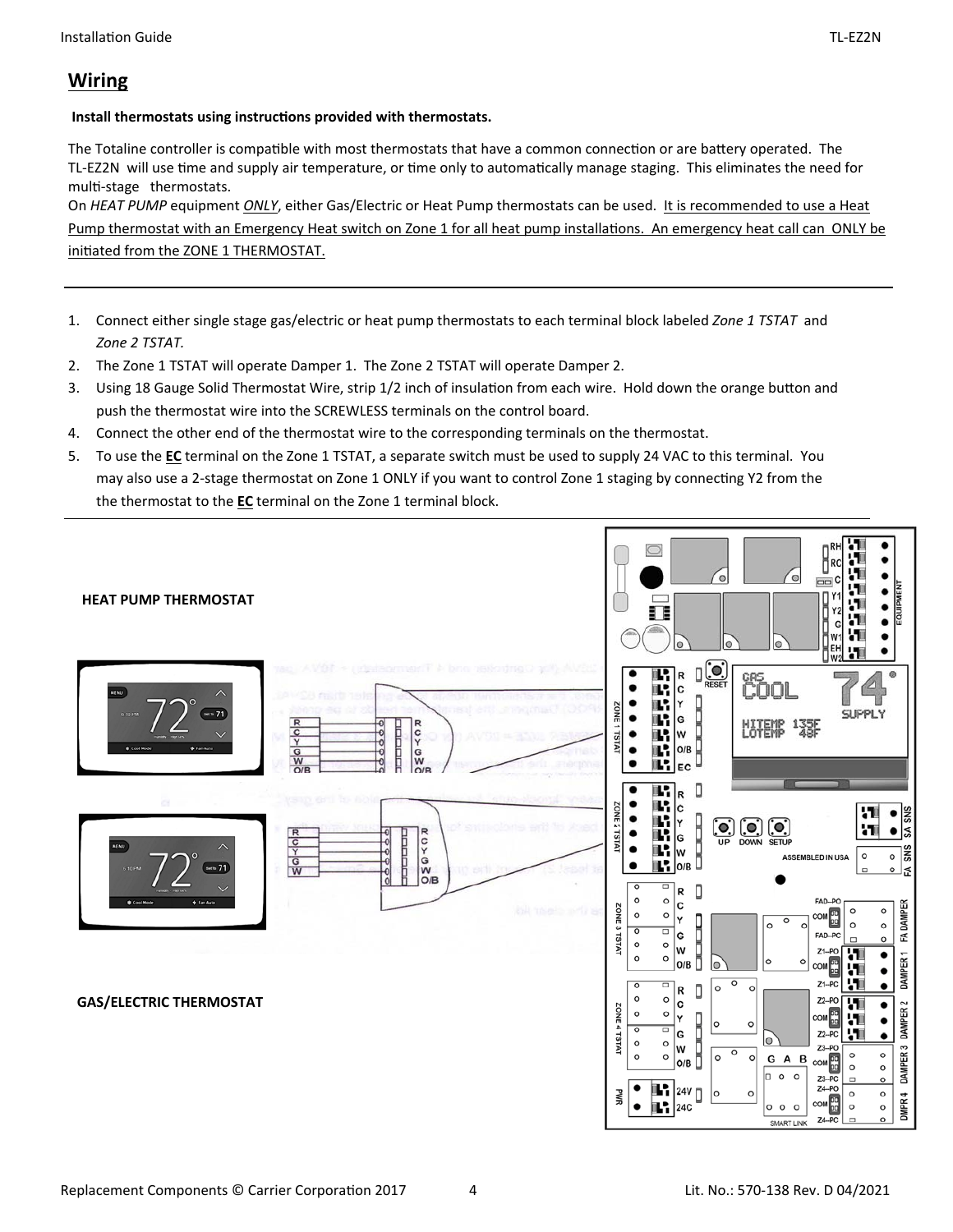The Totaline controller will operate either 2‐Wire Power Close/Spring Open dampers, or 3‐Wire Power Open/Power Close dampers.

#### *Power Close/Spring Open 2‐Wire Dampers*

- 1. Use 18/2 or 18/3 solid core wire.
- 2. Strip 1/2 inch of insulation from each wire.
- 3. Hold down the orange buƩon on the Damper 1 terminal block labeled **Z1‐PC** and **COM** and push the two wires for the zone damper into the SCREWLESS terminals.
- 4. Connect the other end of the wires to the SCREWLESS terminals on the zone damper.
- 5. Repeat steps 3 and 4 for the Zone 2 damper.

#### *Power Open/Power Close 3‐Wire Dampers*

- 1. Use 18/3 solid core wire
- 2. Strip 1/2 inch of insulation from each wire.
- 3. Hold down the orange button on the Damper 1 terminal block and push the three wires for the zone damper into the SCREWLESS terminals. Use *WHITE* for Common (C), *GREEN* for Power Open (PO) and *RED* for Power Close (PC).
- 4. Connect the other end of the wires to the terminals on the zone damper, using the same color code.
- 5. Repeat steps 3 and 4 for the Zone 2 damper.

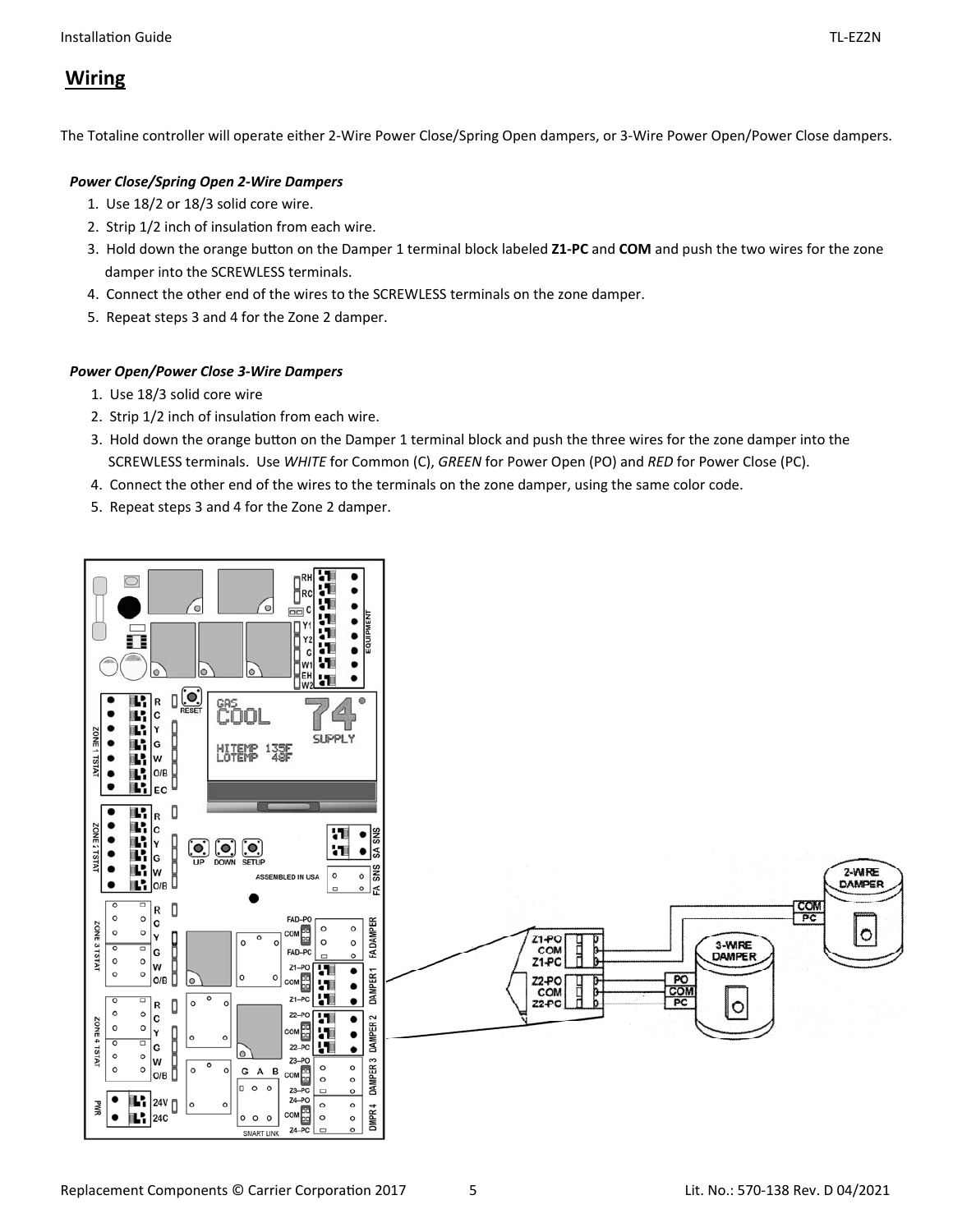# **Wiring**

#### **Supply Air Temperature Sensor (SAS)**

# **Sensor Placement (Location)**

Gas/Electric ‐ The SAS should be located in the Supply Air Plenum where it will sense AVERAGE air temperature within the Plenum. The ideal placement is 2 to 4 feet beyond the evaporator coil. Make sure the sensor is in the air stream and secured properly.

 Heat Pump ‐ The SAS should be located inside the air handler cabinet AFTER the evaporator coil but BEFORE the blower. Make sure the sensor is in the air stream and secured properly.

#### *Sensor Wiring*

Using the provided SAS, plug the two wires into the connector labeled *SA SNS* on the EasyZone control board. *NOTE: WITHOUT THE SENSOR, THE CONTROLLER WILL NOT OPERATE PROPERLY. ALL DAMPERS WILL REMAIN OPEN, AND THE CONTROLLER WILL ONLY ACCEPT EQUIPMENT CALLS FROM THE ZONE 1 THERMOSTAT.*

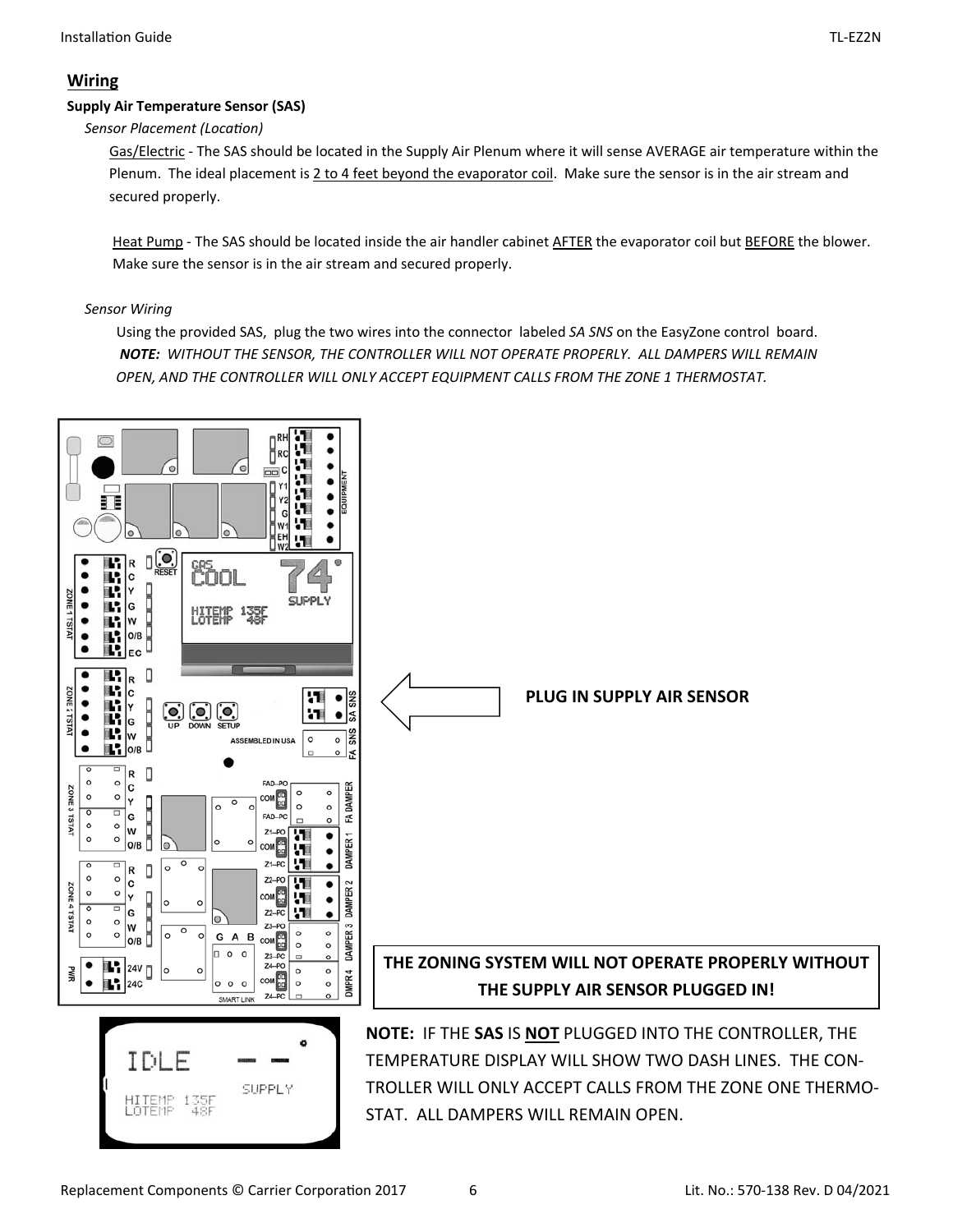# **Wiring**

# *A/C ‐ Gas Furnace and A/C ‐ Electric Furnace*

Using 18 gauge solid thermostat wire, connect the Equipment Control Wires from the Indoor Unit to the *EQUIPMENT* terminal block on the top right corner of the EasyZone Controller. Use the terminal labeled *W1/EH* for first stage heat. If using a two‐stage furnace, connect *W2/OB* to **W2** on the indoor equipment. Connect **R** from the equipment to *RC* on the controller. Connect **C** from the equipment to *C* on the EasyZone Controller. THE **C** TERMINAL FROM THE EQUIPMENT MUST BE CONNECTED TO THE CONTROLLER FROM THE EQUIPMENT FOR THE **RC** AND **RH** LED'S TO ILLUMINATE. POWER FROM THE EQUIPMENT TRANSFORMER WILL ILLUMINATE THE **RC** AND **RH** TERMINAL LED'S, INDICATING THE EQUIPMENT TRANSFORMER IS CONNECTED.

**NOTE:** IF USING A TWO‐TRANSFORMER SYSTEM, WITH SEPARATE COOLING AND HEATING TRANSFORMERS, CONNECT THE **R** FROM THE COOLING TRANSFORMER TO *RC* ON THE CONTROLLER. CONNECT THE **R** FROM THE HEATING TRANSFORMER TO *RH* ON THE CONTROLLERS. REMOVE THE BLACK JUMPER LOCATED JUST BELOW THE RC/RH LED'S TO SEPARATE THE POWER INPUTS.



# *Electric Heat Pump*

Using 18 gauge solid thermostat wire, connect the Equipment Control Wires from the Indoor Unit to the *EQUIPMENT* terminal Block on the top right corner of the EasyZone Controller. Use the terminal labeled *W1/EH* for the auxiliary heat strips. Connect the *W2/OB* terminal to the **O/B** terminal on the equipment (REVERSING VALVE). Connect **R** from the equipment to *RC* on the EasyZone controller. Connect **C** from the equipment to *C* on the controller. THE **C** TERMINAL FROM THE EQUIPMENT MUST BE CONNECTED TO THE CONTROLLER FROM THE EQUIPMENT FOR THE **RC** AND **RH** LED'S TO ILLUMINATE. POWER FROM THE EQUIPMENT TRANSFORMER WILL ILLUMINATE THE **RC** AND **RH** TERMINAL LED'S, INDICATING THE EQUIPMENT TRANSFORM‐ ER IS CONNECTED AND WORKING.

**NOTE:** IF USING A TWO‐TRANSFORMER SYSTEM, WITH SEPARATE COOLING AND HEATING TRANSFORMERS, CONNECT THE **R** FROM THE COOLING TRANSFORMER TO *RC* ON THE CONTROLLER. CONNECT THE **R** FROM THE HEATING TRANSFORMER TO *RH* ON THE CONTROLLERS. REMOVE THE BLACK JUMPER LOCATED JUST BELOW THE RC/RH LED'S TO SEPARATE THE POWER INPUTS.

**BYPASS ELIMINATION ON SINGLE SPEED SYSTEMS:** When the board is set up for 1‐speed outdoor unit, the board will energize Y-2 to the equipment if more than one zone is calling. This allows the use of a 2-speed or multispeed indoor unit with a Y-1 and Y-2 terminal. The indoor fan speeds can be set up to run on a lower speed on Y-1, and a higher speed on Y-2; eliminating the need for a bypass damper.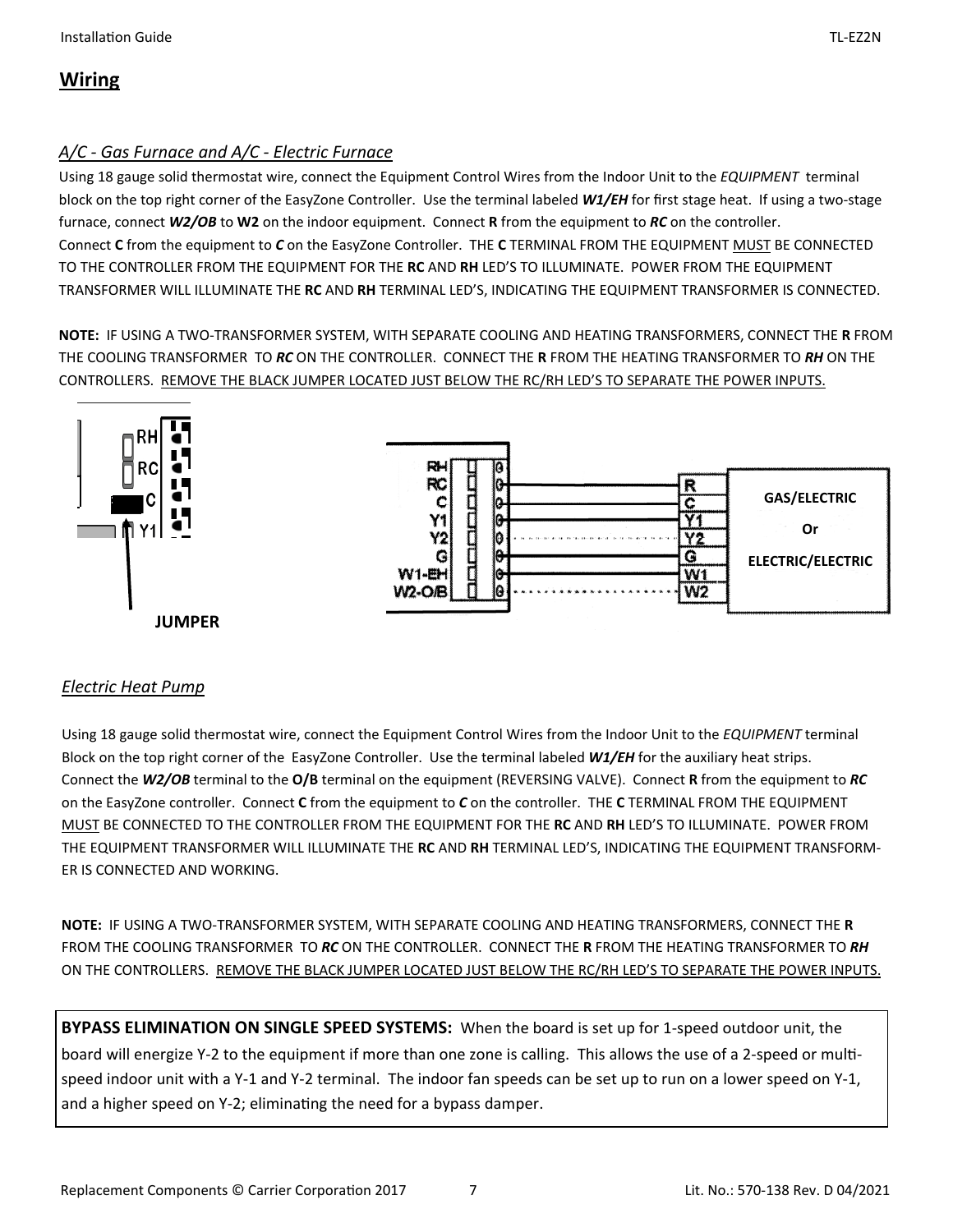# **Configuration and Setup**

The TL‐EZ2N controller has a state of the art microprocessor for reliable control of the equipment and zone dampers. The simple step by step setup eliminates the need for confusing dip switches. The full status back‐lit LCD display guides you thru each step of the setup process. Depending on the type of equipment selected, the display will show you each available option for the system type selected.

# **A/C ‐ GAS HEAT AND A/C ‐ ELECTRIC HEAT**

Make sure that all wiring for the thermostats, zone dampers and equipment is complete. The **RH** and **RC** led's should be illuminated. The wire on the Supply Air Sensor (SAS) should be plugged firmly into the connector on the controller. Apply power from the 24VAC transformer connected to the **PWR** connector on the controller. The controller will power up and display a splash screen on the LCD display. The red **R** led's for both thermostats and the green **G** led's for both dampers will illuminate. The display will then show the factory default settings for the controller.

# **IF YOU GO PAST THE DESIRED SETUP OPTION, PRESS THE RESET BUTTON TO START OVER.**

Press the SETUP button to enter the configuration mode. The screen will display the SETUP MENU AND OPTION #03 - SET SYSTEM TYPE. The default setting is A/C - GAS HEAT. Press the UP button to change the system type to A/C - ELECTRIC HEAT. Press the **SETUP** button to proceed to the next option.

**OPTION #05 - SET OUTDOOR UNIT SPEED** The default setting is 1-SPEED. If using single stage equipment, press the SETUP button to proceed to the next option. If using 2-stage equipment, press the UP or DOWN button to select 2-SPEED. Press the **SETUP** button to proceed to the next option.

**OPTION #09 - SET GAS HI-TEMP CUT-OUT** The default setting is 135° F (60° C). Press the UP or DOWN button to change the temperature. The adjustable range is 125° F to 150° F (57° to 65° C). Press the SETUP button to proceed to the next option.

**NOTE: When using electric furnace, the HI‐TEMP CUT‐OUT should be set no higher than 125° F (52° C).** 

**OPTION #10 - SET LO-TEMP CUTOUT** The default setting is 44° F (6° C). Press the UP or DOWN button to change the temperature. The adjustable range is 40° F to 52 °F (4° to 11° C). Press the SETUP button to proceed to the next option.

**OPTION #21 - SET SECOND STAGE LOCK-OUT** The default setting is OFF. Push the up or down button to turn on. (2-speed outdoor unit only) Press the **SETUP** button to proceed to the next option.

**OPTION #22 - SET ZONE-1 PRIORITY** The default setting is OFF. Press the UP or DOWN button to turn ON. When Zone-1 Priority is turned on, any call from Zone 1 will override the call from Zone 2. If Zone 1 has an active call, the controller will ignore an opposing call from Zone 2 until the call is dropped from Zone 1. If Zone 2 only has an active call, and an opposing call is received from Zone 1, the board will immediately go into **PURGE** for 3 minutes. It will then answer the call from Zone 1. Press the **SETUP** button to proceed to the next option.

**OPTION #23 - SET AUTO CHANGEOVER TIME** The default setting is 10 MINS. Press the UP or DOWN button to change to 15 **MINS**. This sets the amount of time that will elapse before switching modes when the controller is answering a call from one zone and the other zone makes an opposing call. At the end of the changeover time, the controller will go into a 3-minute **PURGE** and then answer the opposing call. **NOTE:** THIS TIMER WILL ONLY OPERATE IF OPTION #22, ZONE‐1 PRIORITY IS TURNED OFF. Press the SETUP button to proceed to the next option.

**OPTION #25 - ALLOW ZONE 1 TSTAT STAGING** The default setting is off. Press the UP or DOWN button to turn this feature on. When this feature is enabled, the Zone 1 thermostat can initiate 2nd stage cooling (Y2) after a 1 minute minimum run time in first stage (Y1). Press the **SETUP** button to proceed to the next option.

**OPTION #26 - SET 2ND STAGE COOLING STAGE BASED ON TIME ONLY** The default setting is off. Press the UP or DOWN button to turn ON. Press the SETUP button to proceed to the next option.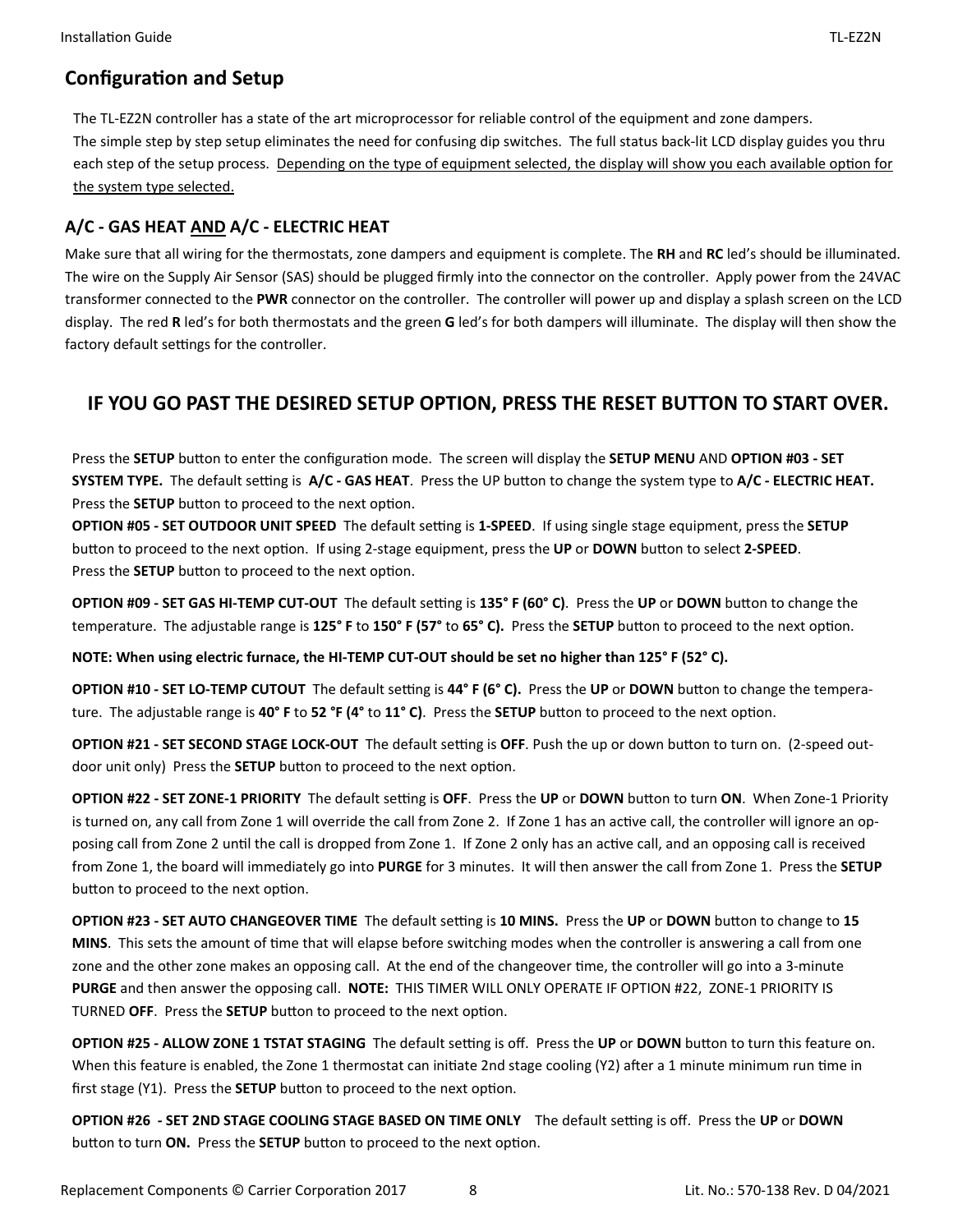# **Configuration and Setup**

# A/C - GAS HEAT AND A/C - ELECTRIC HEAT (Continued)

**OPTION #27 - SET 2ND STAGE COOLING CUT-IN BASED ON TIME AND TEMP** The default setting is 8 mins. Push the DOWN button to change the timing to 6 mins or 4 mins. Press the **SETUP** button to proceed to the next option.

**OPTION #28 - SET 2ND STAGE COOLING CUT-IN BASED ON TIME ONLY** The default setting is 15 mins. Push the UP button to change to 20 mins or the DOWN button to change to 10 mins. Press the **SETUP** button to exit the setup menu.

#### **ELECTRIC HEAT PUMP AND AUXILIARY HEAT**

Press the SETUP button to enter the configuration mode. The screen will display the SETUP MENU AND OPTION #03 - SET SYSTEM TYPE. The default setting is A/C - GAS ELECTRIC. Press the UP button twice to change the system to ELECTRIC HEAT **PUMP.** Press the **SETUP** button to proceed to the next option.

**OPTION #05 - SET OUTDOOR UNIT SPEED** The default setting is 1-SPEED. If using single stage equipment, press the SETUP button to proceed to the next option. If using 2-stage equipment, press the UP or DOWN button to select 2-STAGE. Press the **SETUP** button to proceed to the next option.

**OPTION #06 - SET THERMOSTAT 1 TYPE** The default setting is GAS/ELECTRIC. Press the UP or DOWN button to change to HEAT **PUMP**. Press the **SETUP** buƩon to **SET THERMOSTAT 2 TYPE**. The default seƫng is **GAS/ELECTRIC**. Press the **UP** or **DOWN** button to change to **HEAT PUMP**. Press the **SETUP** button to proceed to the next option.

**OPTION #07 - SET REVERSING VALVE ACTUATION** The default setting is REV-O. Press the UP or DOWN button to change to **REV‐B**. **NOTE:** When set as **REV‐O**, the reversing valve will energize in COOLING. When set as **REV‐B**, the reversing valve will energize in HEATING. Press the **SETUP** button to proceed to the next option

**OPTION #10 - SET LO-TEMP CUTOUT** The default setting is 44° F (6° C). Press the UP or DOWN button to change the temperature. The adjustable range is 40° F to 52° F (4° to 11° C). Press the **SETUP** button to proceed to the next option.

**OPTION #11 - SET HEAT PUMP HI-TEMP CUTOUT** The default setting is 120° F (48 C). Press the UP or DOWN button to change the setting. The adjustable range is **110° F - 125° F (43°** to **52° C)**. Press the **Press** the **SETUP** button to proceed to the next option.

**OPTION #12 - SET AUX HEAT CUT-IN TEMP** The default is 90° F (32° C). Press the UP or DOWN button to change the setting. The adjustable range is **90° - 100 F (32° - 37° C)**. Press the **SETUP** button to proceed to the next option.

**OPTION #13 - SET AUX HEAT CUTIN TIME** The default is 6 Mins. Press the UP or DOWN button to change the setting. The adjustable range is **3 - 6 Mins**. Press the **SETUP** button to proceed to the next step.

**OPTION #21 - SET SECOND STAGE LOCK-OUT** The default setting is OFF. Push the up or down button to turn on. (2-speed outdoor unit only) Press the **SETUP** button to proceed to the next option.

**OPTION #22 - SET ZONE-1 PRIORITY** The default setting is OFF. Press the UP or DOWN button to turn ON. When Zone-1 Priority is turned on, any call from Zone 1 will override the call from Zone 2. If Zone 1 has an active call, the controller will ignore an opposing call from Zone 2 until the call is dropped from Zone 1. If Zone 2 only has an active call, and an opposing call is received from Zone 1, the board will immediately go into **PURGE** for 3 minutes. It will then answer the call from Zone 1. Press the **SETUP** button to proceed to the next option.

**OPTION #23 - SET AUTO CHANGEOVER TIME** The default setting is 10 MINS.

Press the UP or DOWN button to change to 15 MINS. This sets the amount of time that will elapse before switching modes when the controller is answering a call from one zone and the other zone makes an opposing call. At the end of the changeover Ɵme, the controller will go into a 3‐minute **PURGE** and then answer the opposing call. **NOTE:** THIS TIMER WILL ONLY OPERATE IF OPTION #22, ZONE-1 PRIORITY IS TURNED OFF. Press the **SETUP** button to proceed to the next option.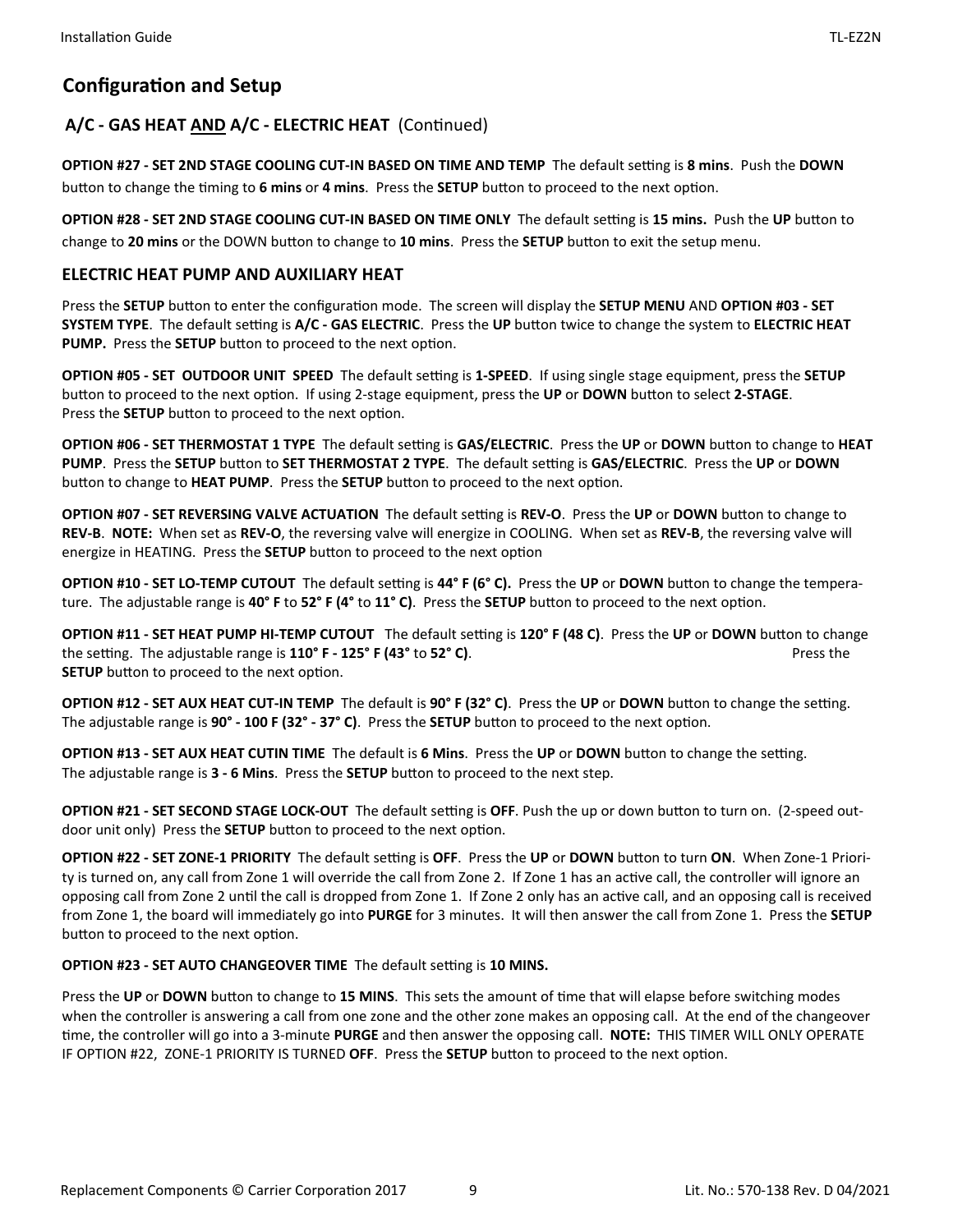# **Configuration and Setup**

# **ELECTRIC HEAT PUMP (Continued)**

**OPTION #25 - ALLOW ZONE 1 TSTAT STAGING** The default setting is off. Press the UP or DOWN button to turn this feature on. When this feature is enabled, the Zone 1 thermostat can initiate 2nd stage cooling (Y2) after a 1 minute minimum run time in first stage (Y1). Press the **SETUP** button to exit the configuration mode. The controller will display the System Idle screen.

**OPTION #26 - SET 2ND STAGE COOLING STAGE BASED ON TIME ONLY** The default setting is off. Press the UP or DOWN button to turn **ON.**

**OPTION #27 - SET 2ND STAGE COOLING CUT-IN BASED ON TIME AND TEMP** The default setting is 8 mins. Push the DOWN button to change the timing to 6 mins or 4 mins. Press the SETUP button to proceed to the next option.

**OPTION #28 - SET 2ND STAGE COOLING CUT-IN BASED ON TIME ONLY The default setting is 20 mins. Push the DOWN** button to change to 15 mins or 10 mins. Press the SETUP button to exit the setup menu.

# **SEQUENCE OF OPERATION**

# **SINGLE STAGE COOLING (A/C AND HEAT PUMP)**

On any cooling call from one of the thermostats, the controller will energize the **Y1** and **G** outputs to the equipment. The damper for the zone calling will remain open, and the damper for the zone NOT calling will close. During this call, if the other zone makes a cooling call, the zone damper will open. When a thermostat becomes satisfied, and if a call exists from the other thermostat, the damper on the satisfied zone will close. Once the other thermostat becomes satisfied, the controller will de-energize the Y1 and G outputs to the equipment, and both dampers will open. (system idle)

# **LOW TEMP CUTOUT**

During a cooling call, if the Supply Air Temperature falls BELOW the LOW TEMP CUTOUT temperature, the controller will de‐ energize the Y1 output to the equipment and will leave the G output energized. A 3-minute DELAY TIMER will be displayed. After the 3-minute delay, if the Supply Air Temperature has risen ABOVE the LOW TEMP CUTOUT temperature, the controller will reenergize the **Y1** output to the equipment.

# **TWO STAGE COOLING (A/C AND HEAT PUMP)**

The TL-EZ2N Controller utilizes built in intelligent SmartStaging. This allows the use of single stage thermostats on both zones. The controller will energize and de-energize second stage based on elapsed run time and the supply air temperature, or elapsed time only. If set up for time and temperature, on an initial call for cooling, the controller will energize the Y1 and G outputs to the equipment. After an initial run time of 8 MINUTES, (adjustable to 6 mins or 4 mins) if the supply air temperature has not fallen to at least **10 DEGREES F (6 DEGREES C)** above the low temp cutout, the controller will energize **Y2** to the equipment. **Y2** will stay energized unƟl the supply air temperature falls below **4 DEGREES F (1 DEGREE C)** above the low temp cutout. The controller will then turn off Y2. This cycle will continue as the supply air temperature rises and falls. If set up for time only, the controller will energize Y2 after an initial run time of 20 mins, 15 mins or 10 mins.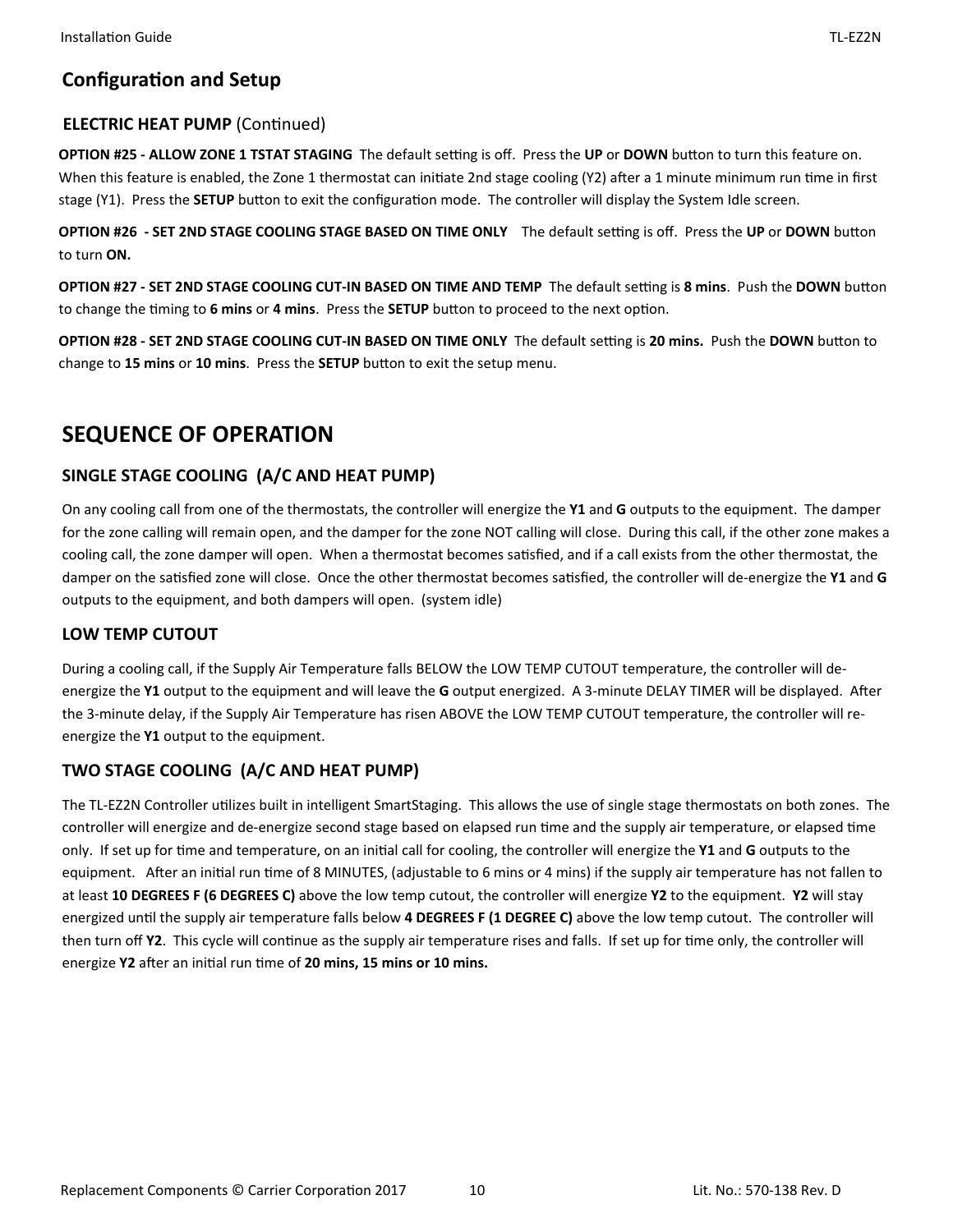# **STAGING CHART**

#### **NOTE: EXAMPLE BASED ON FACTORY DEFAULT SETTINGS**



# **SINGLE STAGE HEATING (GAS & ELECTRIC HEAT / NOT HEATPUMP)**

On any heating call from one of the thermostats, the controller will energize the W1 output to the equipment. After 60 SECONDS of initial run time, the controller will energize the G output to the equipment. If the supply air temperature rises above the HI TEMP CUTOUT setting, the controller will de-energize the **W1** output to the equipment. After a 3-minute time delay, if a call still exists and the supply air temperature has fallen below the HI TEMP CUTOUT, the controller will re‐energize the **W1** output to the equipment.

# **TWO STAGE HEATING (GAS & ELECTRIC HEAT / NOT HEATPUMP)**

On any heating call from one of the thermostats, the controller will energize the W1 output to the equipment. After 60 SECONDS of initial run time, the controller will energize the G output to the equipment. After 8 MINUTES of initial run time, if the supply air temperature has not risen to at least 25 DEGREES (F°) BELOW the HI TEMP CUTOUT, the controller will energize **W2** to the equip‐ ment. The system will run in second stage heating until the supply air temperature rises to 10 DEGREES (F°) below the HI TEMP CUTOUT. The controller will then de‐energize **W2**. If the supply air temperature falls to 25 DEGREES (F°) below the HI TEMP CUT‐ OUT, the controller will re-energize W2. This staging will continue until the thermostat is satisfied and the controller turns off the equipment.



Replacement Components © Carrier Corporation 2017 11 1 Lit. No.: 570-138 Rev. D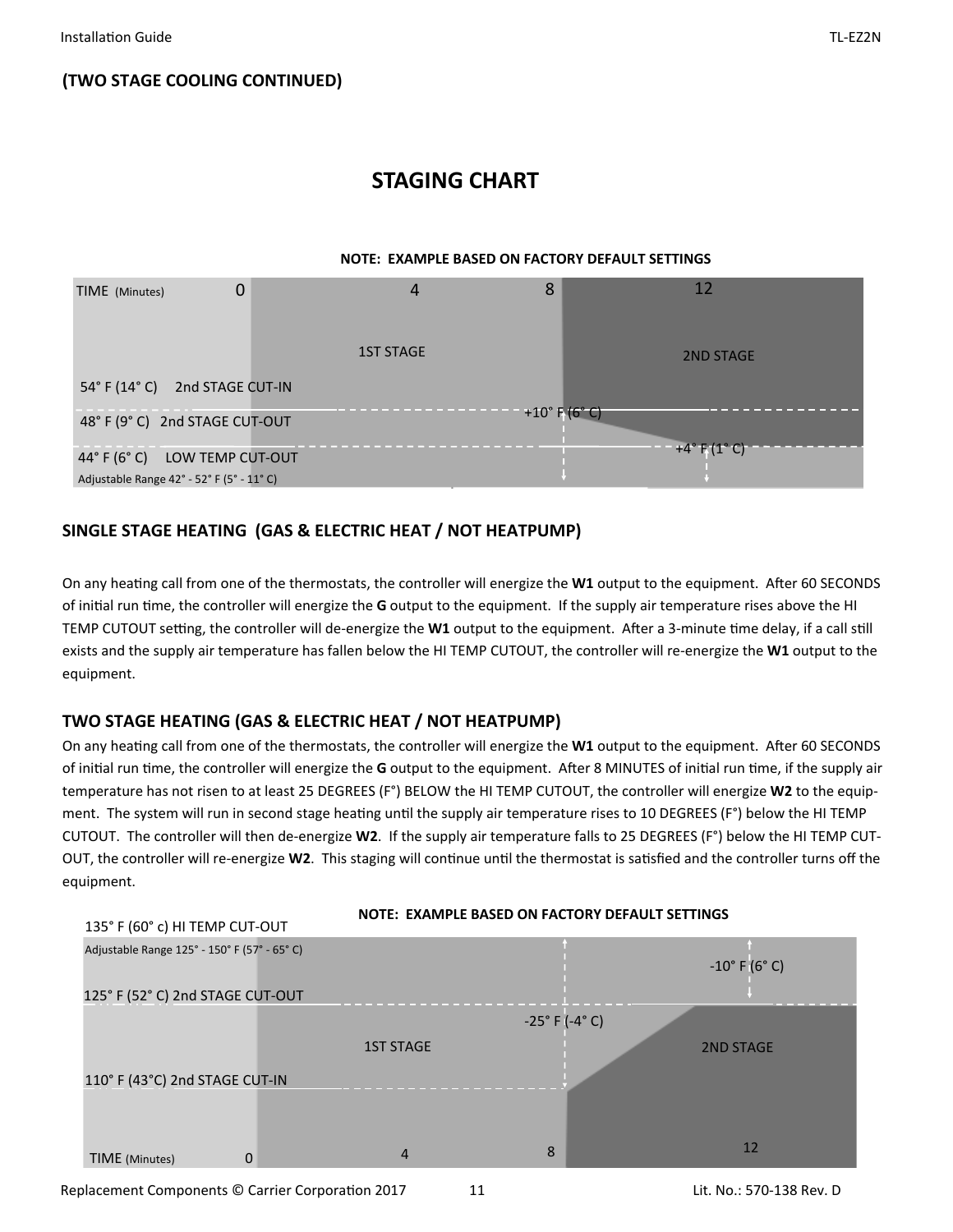On any heating call from one of the thermostats (Y is using heatpump thermostats, W if using gas/electric thermostats) the controller will energize the Y1 and G outputs to the equipment. A 3-minute minimum run timer will be displayed. After 6 MINUTES of initial run time (Factory default. Adjustable 3-6 minutes) if the supply air temperature has not reached **90° F (32° C)**(Factory default. Adjustable **90‐100° F (32‐37° C)** the controller will energize the **W1** output to the equipment (Auxiliary Heat). The equip‐ ment will continue to run in **AUXILIARY HEAT** until the supply air temperature rises to 10° F (6° C) above the AUXILIARY HEAT CUT-IN TEMPERATURE. (Adjusts with Aux. Heat Cut-In Setting). The controller will continue to stage auxiliary heat on and off based on supply air temperature. If the supply air temperature rises above the HI TEMP CUT-OUT temperature, the controller will deenergize the Y1 output to the equipment and leave the G output energized. A 3-minute compressor delay timer will be displayed. After 3 minutes, if the supply air temperature has fallen below the HI TEMP CUT-OUT temperature, the controller will re-energize the **Y1** output to the equipment. See staging chart below.

# **TWO STAGE HEATING ‐ HEATPUMP**

On any heating call from one of the thermostats (Y if using heatpump thermostats, W if using gas/electric thermostats) the controller will energize the Y1 and G outputs to the equipment. After 4 minutes of initial run time, if the supply air temperature has not reached **105° F (41° C)** (15° F (9° C) below the HIGH TEMP CUTOUT) , the controller will energize **Y2** to the equipment. **Y2** will remain energized until the supply air temperature reaches 115° F (46° C) (5° F (1° C) below the HIGH TEMP CUTOUT). The controller will then de-energize Y2. The controller will continue to stage Y2 on and off based on the supply air temperature. After 6 MINUTES of initial run time, if the supply air has not reached at least 90°F (32° C), the controller will energize W1 to turn on auxiliary heat. W1 will remain energized until the supply air temperature reaches 100° F (38° C) (20° F below the HIGH TEMP CUTOUT). See staging chart below. **NOTE: AUX HEAT TIME AND TEMPERATURE STAGING IS NOT MANUALLY ADJUSTABLE ON TWO‐SPEED HEAT PUMP EQUIPMENT. THE SECOND STAGE AND AUX HEAT STAGING TEMPERATURES MOVE UP AND DOWN BASED ON THE HIGH TEMP CUTOUT SETTING.** 



#### **ELECTRIC HEAT PUMP WITH ELECTRIC AUXILIARY HEAT**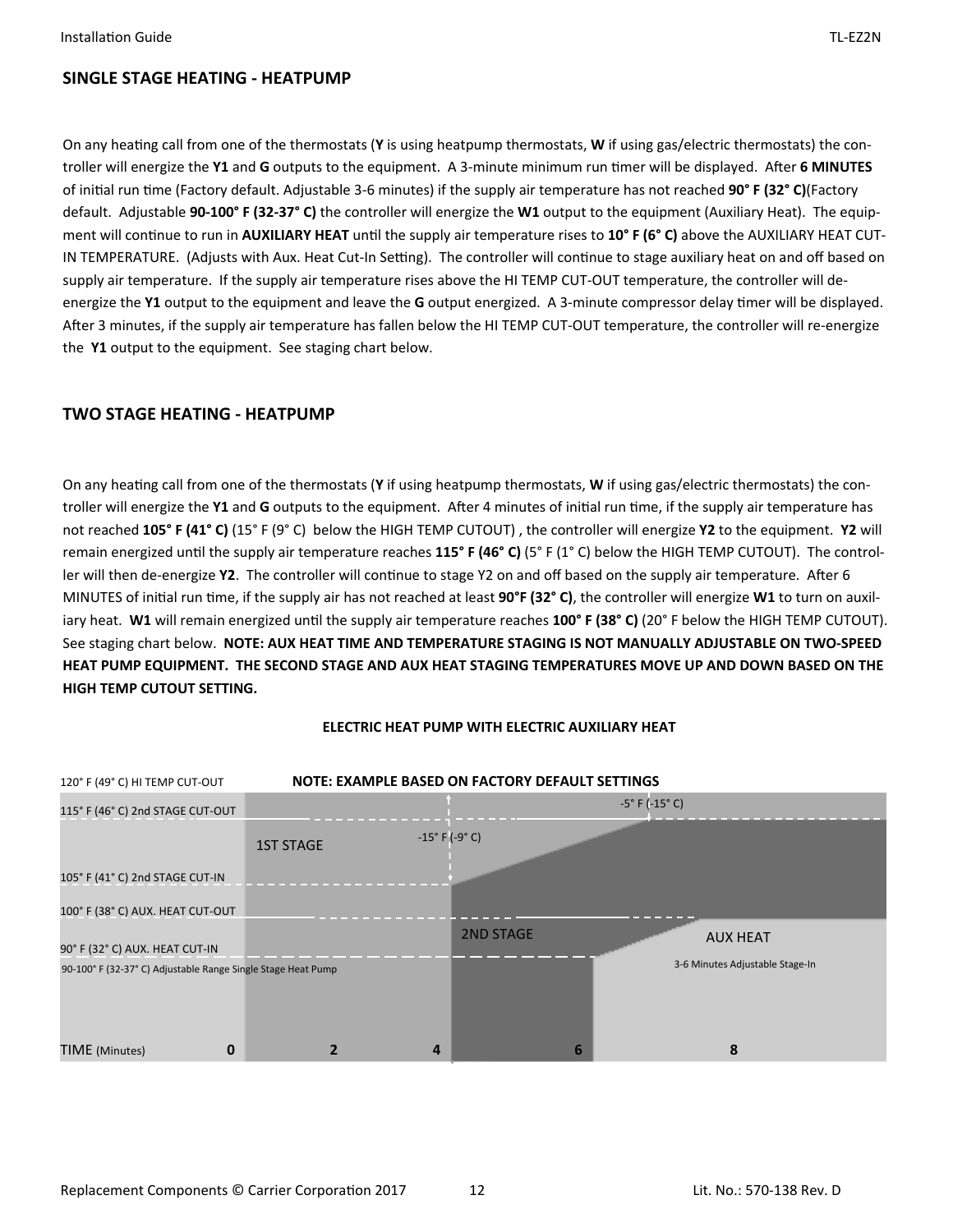#### **EMERGENCY HEAT**

Emergency heat can ONLY be initiated by a HEAT PUMP THERMOSTAT connected to the ZONE 1 thermostat input. A HEAT PUMP THERMOSTAT SHOULD **ALWAYS** be used for the ZONE 1 thermostat. If the ZONE 1 thermostat calls for EMERGENCY HEAT, the Totaline controller will be **LOCKED** into emergency heat. **ANY** call for heat from either zone will turn on auxiliary heat. The controller can be **UNLOCKED** by making a call for compressor (heat or cool) from the Zone 1 thermostat.

#### **AUTO CHANGEOVER**

It is possible to have one zone calling for cooling and the other zone calling for heating (opposing calls). When an opposing call occurs, a CHANGEOVER TIMER (10 or 15 minutes - Adjustable) will display on the screen. After the timer has reached zero, the system will go into PURGE MODE for 3-MINUTES. (See PURGE mode below). At the end of the 3-minute purge, the system will switch over to the other mode. If an opposing call still exists, the CHANGOVER TIMER will

#### **PURGE**

Purge occurs whenever the system is running with only one zone calling, and the other zone makes an opposing call. After the changeover time has elapsed the controller turns off the equipment and leaves the fan (G) energized. The last zone calling will remain open during the 3 MINUTE purge (countdown timer displayed on screen). This allows the temperature in the ductwork to equalize before starting the opposing call.

#### **TIME DELAY**

The TL-EZ2N controller features a TIME DELAY MODE that is designed to protect the compressor from short cycling. The time delay is initiated each time the compressor is de-energized. A 3-MINUTE DELAY timer will be displayed on the screen during this time. The compressor CANNOT be restarted until the timer has counted down to zero.

# **RH/RC JUMPER**

The RH/RC Jumper is factory installed on the SmartZone Controller. If the equipment requires separate transformers for heating and cooling, REMOVE the jumper [JP1] located next to the **"C"** equipment connector. **NOTE: The jumper should NOT be removed for heat pump systems.** 

#### **ECONOMY MODE**

The ECONOMY MODE (**EC**) input on the ZONE 1 TSTAT connector allows the use of a switch, occupancy sensor or dry contact to prevent ZONE 2 from making equipment calls. ZONE 2 will only be able to open and close the damper. Only ZONE 1 will be able to make equipment calls.

# **EQUIPMENT TEST MODE**

The TL-EZ2N Controller can be put into an EQUIPMENT TEST MODE by powering the controller. After the IDLE screen appears, hold down the RESET BUTTON, then hold down the SETUP BUTTON, release the RESET BUTTON and then release the SETUP BUTTON. The controller will now only accept calls form the ZONE 1 thermostat, and will not operate the dampers. This allows the installer to set the bypass damper, check the refrigerant charge on the system and verify proper airflow thru the system. After all testing is complete, press and release the RESET button. The controller will reset and go into IDLE mode awaiting calls.